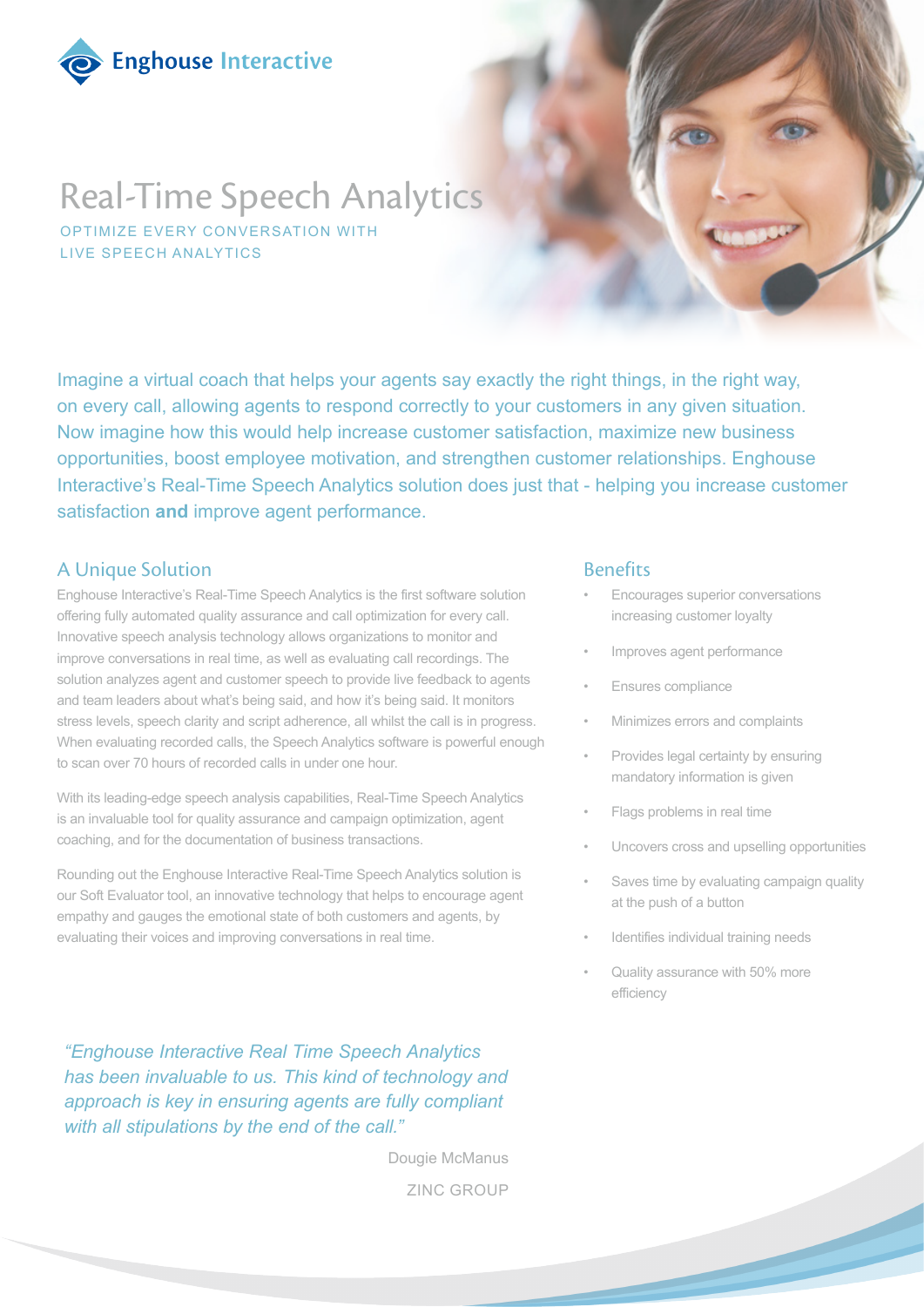



#### Live Coaching with Immediate Returns

Listening to your customers is a key way to build customer loyalty, and encouraging first-class conversations helps to increase customer satisfaction. The "live feature" provides practical help to agents as well as listening to customers. It offers a checklist for every call and key indicators, for example providing warnings to agents when increased customer stress levels are detected, or identifying bad behaviour such as talking over the customer. This not only dynamically improves performance, but increases training efficiency by allowing agents to self-coach. The uniqueness of this solution allows tailored live coaching, helping agents to deliver good quality calls, and helps quality assurance staff to identify those who don't.

## Comprehensive Reporting

Clear, graphical evaluations of call characteristics at the level of individual calls, agents or the entire campaign are avaliable, all in an instant. Real-time analysis of live phone calls immediately flags if relevant information has not been given, or not been given correctly, helping agents to correct themselves. The integrated management functionality enables the system to provide user-specific analysis, meaning agents can view their own statistics, while coaches and team leaders see the results in overall context.

# Easy Configuration of Tailored Analyses

With Enghouse Interactive Real-Time Speech Analytics, you can define the characteristics to be monitored and checked for each campaign, and set the right evaluation criteria using eight different evaluators. To ensure an objective call evaluation, the evaluators are divided into 'hard' evaluators, based on phrase recognition (to check whether predefined phrases and keywords were said during a call), and 'soft' evaluators (assessing the 'softer' speech factors such as clarity, volume and stress levels). The solution also monitors speech ratios between the agent and the customer, detects cross talking and interruptions, and measures the quality of the audio signal.



*Figure 1: Screenshot: Real-Time Speech Analytics Live Client Figure 2: Screenshot: Real-Time Speech Analytics Configurator*